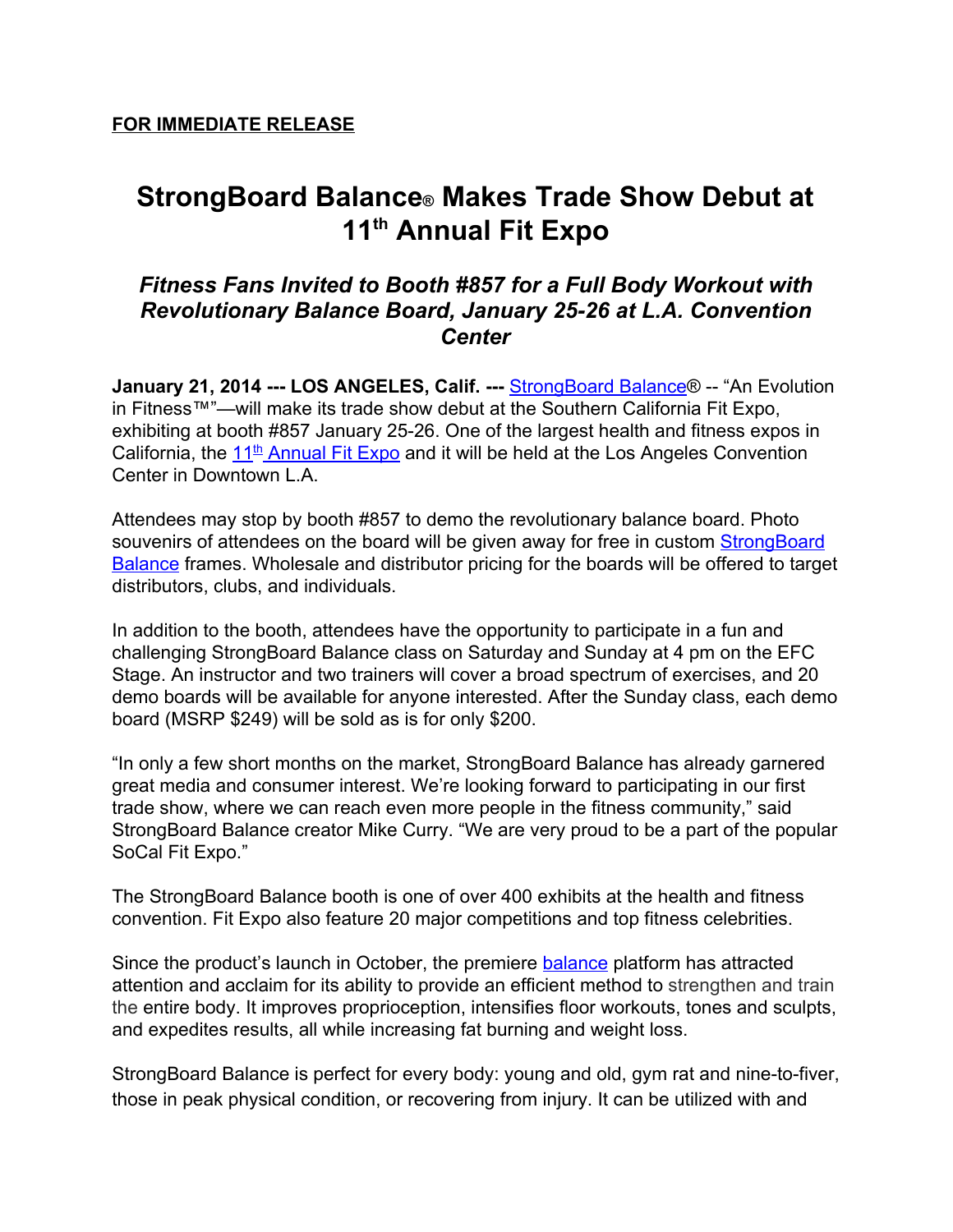enhance numerous workout combinations targeting every muscle group, making it perfect for anyone enjoying the Fit Expo. StrongBoard Balance is a fun, effective, and innovative way to workout.

A video of StrongBoard Balance in use by people of all fitness levels and age groups can be seen [here.](http://www.youtube.com/watch?v=clI8dq2gCPw&feature=share&list=FLn7r7-2RwMrThW8FAZN_zxg&index=10)

Tickets are \$20 for single day (Saturday or Sunday) and \$30 for both Saturday and Sunday. Those who are interested in purchasing tickets, click [here](http://www.google.com/url?q=http%3A%2F%2Fwww.thefitexpo.com%2FTFELA_tickets.asp&sa=D&sntz=1&usg=AFQjCNFavgOjLnHnKRJVMLp9Vao-0B6ErQ).

#### **About StrongBoard Balance:**

StrongBoard Balance is a one-of-a-kind, premiere balance platform for all levels of fitness enthusiasts. Designed to complement and intensify users' favorite workout routines, StrongBoard Balance's patented 'multi-spring technology' provides full-body fitness to increase muscle activation and calorie burn. As a portable and electricity-free platform, it allows users to train using their own body weight for resistance during full-motion exercises. Paired with a licensed physical therapist, StrongBoard Balance aids in the recovery of many injuries created by imbalance. It gently increases the patient's flexibility, range of motion, and strength. Over time and with repeated use, exercising with StrongBoard Balance helps rebuild the bridge between the brain and the injured muscle. As users regain strength and decrease the pain associated with the injury, their range of motion increases allowing for increased blood flow and further healing. For more information, visit [http://StrongBoardBalance.com,](http://www.google.com/url?q=http%3A%2F%2Fstrongboardbalance.com%2F&sa=D&sntz=1&usg=AFQjCNFncwbiCb0Ht92GUSUYsAwJkMPafg) [www.Twitter.com/StrongBoard,](http://www.google.com/url?q=http%3A%2F%2Fwww.twitter.com%2FStrongBoard&sa=D&sntz=1&usg=AFQjCNHLQtb3h4UknzPpRtfRy7cBuumlVg) [www.YouTube.com/user/StrongBoardBalance,](http://www.youtube.com/user/StrongBoardBalance) or [www.facebook.com/StrongBoard.](http://www.google.com/url?q=http%3A%2F%2Fwww.facebook.com%2FStrongBoard&sa=D&sntz=1&usg=AFQjCNFjrwL_UQe9HFMQTxUntqUMFtDHMg)

### **About Fit Expo**

The Fit Expo offers something for everybody! Attendees will find over 100 fitness and sports celebrities, as well as 20 amateur, professional, and Olympic attendee competitions and 300 exhibits offering the latest in fitness, diet, nutrition, strength, and wellness products and services. During both days of the Expo, many leading fitness professionals will be presenting educational seminars and demonstrations on subjects such as proper nutrition, dieting and exercise philosophies. Show hours are Saturday, 10:00 a.m. – 6:30 p.m. and Sunday, 10:00 a.m. – 5:00 p.m. with plenty of parking available. The Los Angeles Convention Center is located at 1201 South Figueroa Street, South Halls G, H, and J. For full information on The Fit Expo ticketing, exhibiting or sponsorship opportunities call (818) 545-0290 or visit [www.thefitexpo.com](http://www.google.com/url?q=http%3A%2F%2Fthefitexpo.com%2F&sa=D&sntz=1&usg=AFQjCNFKyzHwBUeob7HaX21tKwm3bMSeag).

#### **Keywords:**

**StrongBoard Balance, StrongBoard, Balance, StrongHold Fitness, An Evolution In Fitness, Mike Curry, review, reviews, physical therapy, balance board, platform, springs, exercise, workout, fitness, evolution, revolutionary, strength, agility, flexibility, endurance, healthy, coordination, muscles, injury, rehab, rehabilitation,**